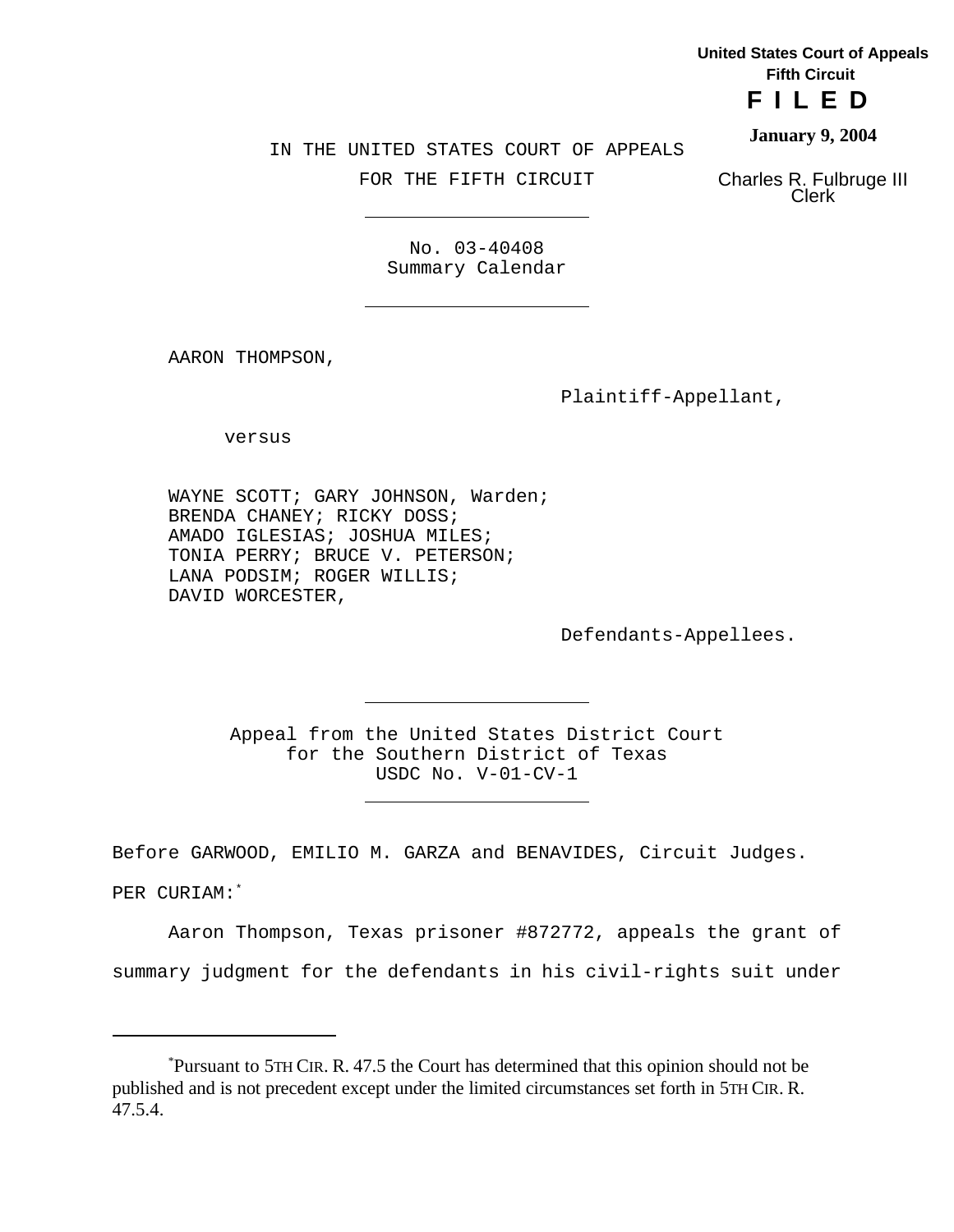the First Amendment and the Religious Land Use and Institutionalized Persons Act (RLUIPA) of 2000. Thompson's suit seeks only injunctive relief against named individual defendants who are officials or employees of the Texas Department of Criminal Justice (TDCJ).

Thompson first argues that TDCJ has not updated its Native American religion policy. He claims that this is evidenced by TDCJ's requirement that inmates pass a written test on Native American practices in order to participate in Native American services. Because Thompson has alleged no injury from the testing policy, he has no standing to raise this claim. *See Rivera v. Wyeth-Ayerst Labs.*, 283 F.3d 315, 318 (5th Cir. 2002).

Thompson next argues that the confiscation of his medicine bag and dream catcher violated his rights. Several of the cases he cites involve the Religious Freedom Restoration Act (RFRA), which has been declared unconstitutional as applied to the states. *See City of Boerne v. Flores*, 521 U.S. 507, 536 (1997). However, the reasoning applied in these cases may still be considered because RLUIPA, which has taken the place of RFRA, applies a very similar test.

At the time Thompson's religious items were confiscated, his travel card did not designate him as a Native American. Therefore, Officer Schroedter confiscated his medicine bag and dream catcher. Thompson has made no showing of anything more than negligence on the part of any defendant with respect to his claims concerning his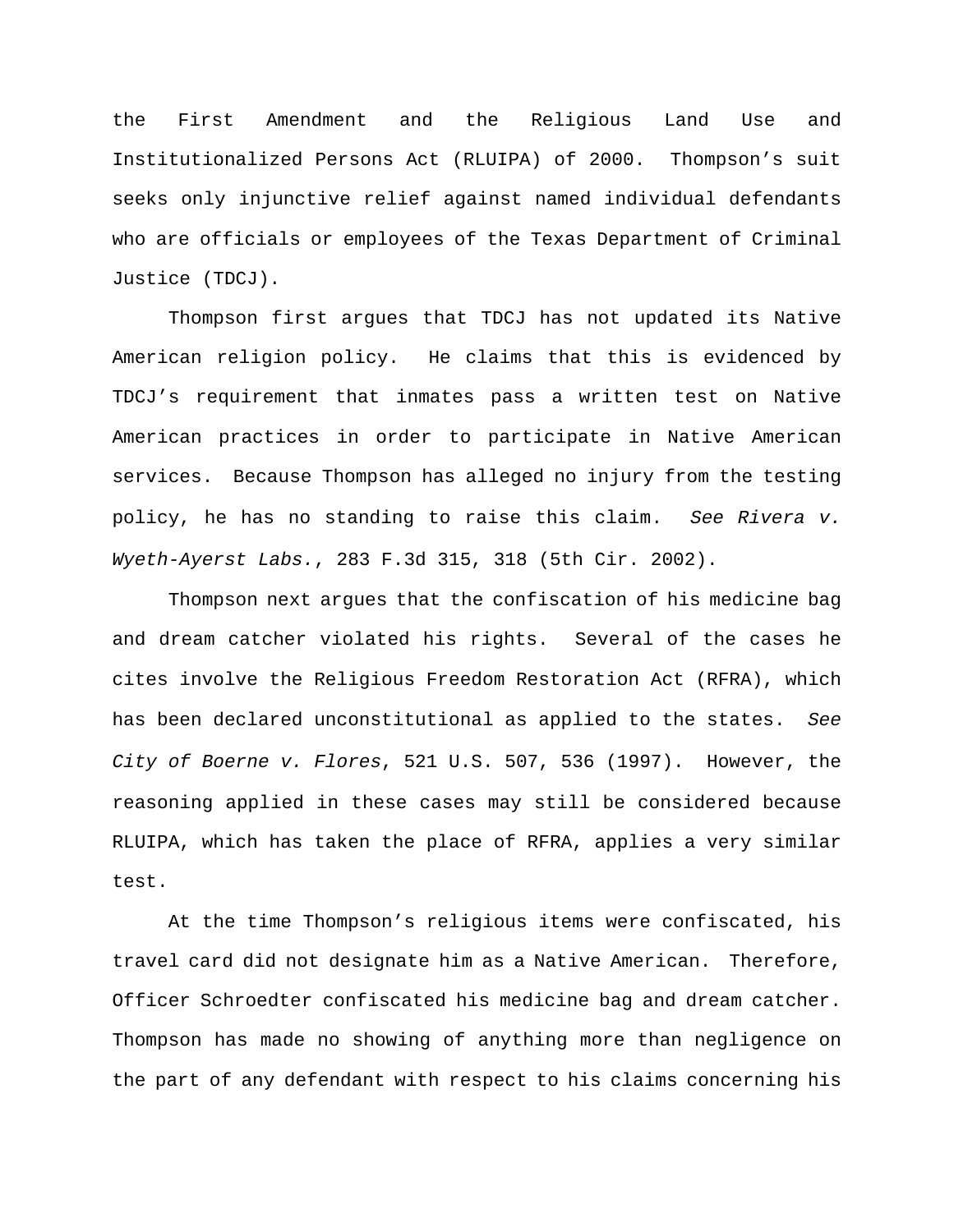medicine bag and dream catcher. Negligence does not suffice to support a section 1983 claim. *See Simmons v. McElveen*, 846 F.2d 337, 339 (5th Cir. 1988). Summary judgment denying injunctive relief respecting the claims concerning these items was proper. Moreover, Schroedter was never served with process nor filed an appearance and hence was not a party to the case.

Thompson also argues that the federal RLUIPA and the Texas Religious Freedom Act overruled the "penological interest" test set forth in *O'Lone v. Estate of Shabazz*, 482 U.S. 342 (1987), in favor of the "least restrictive means" test. Yet, he argues, TDCJ continues to restrict inmates, even those who are Native American, from wearing long hair.

We have held that prison regulations requiring prisoners to cut their hair may withstand First Amendment free exercise claims. *Hicks v. Garner*, 69 F.3d 22, 25 (5th Cir. 1995). Additionally, even assuming that RLUIPA is constitutional, the RLUIPA standard is nearly the same as that under RFRA, and we upheld TDCJ's regulations regarding hair length under the RFRA standard. *See Diaz v. Collins*, 114 F.3d 69, 73 (5th Cir. 1997).

However, Thompson also argues that his hair length was in fact within the larger set of prison regulations. According to Thompson, the Inmate Handbook and AD Manual both stipulate that an inmate's hair must be off the ears and neck and kept in a neat, trimmed manner, as his was. Despite this policy, he alleged that defendant Assistant Warden Iglesias of the Stevenson Unit where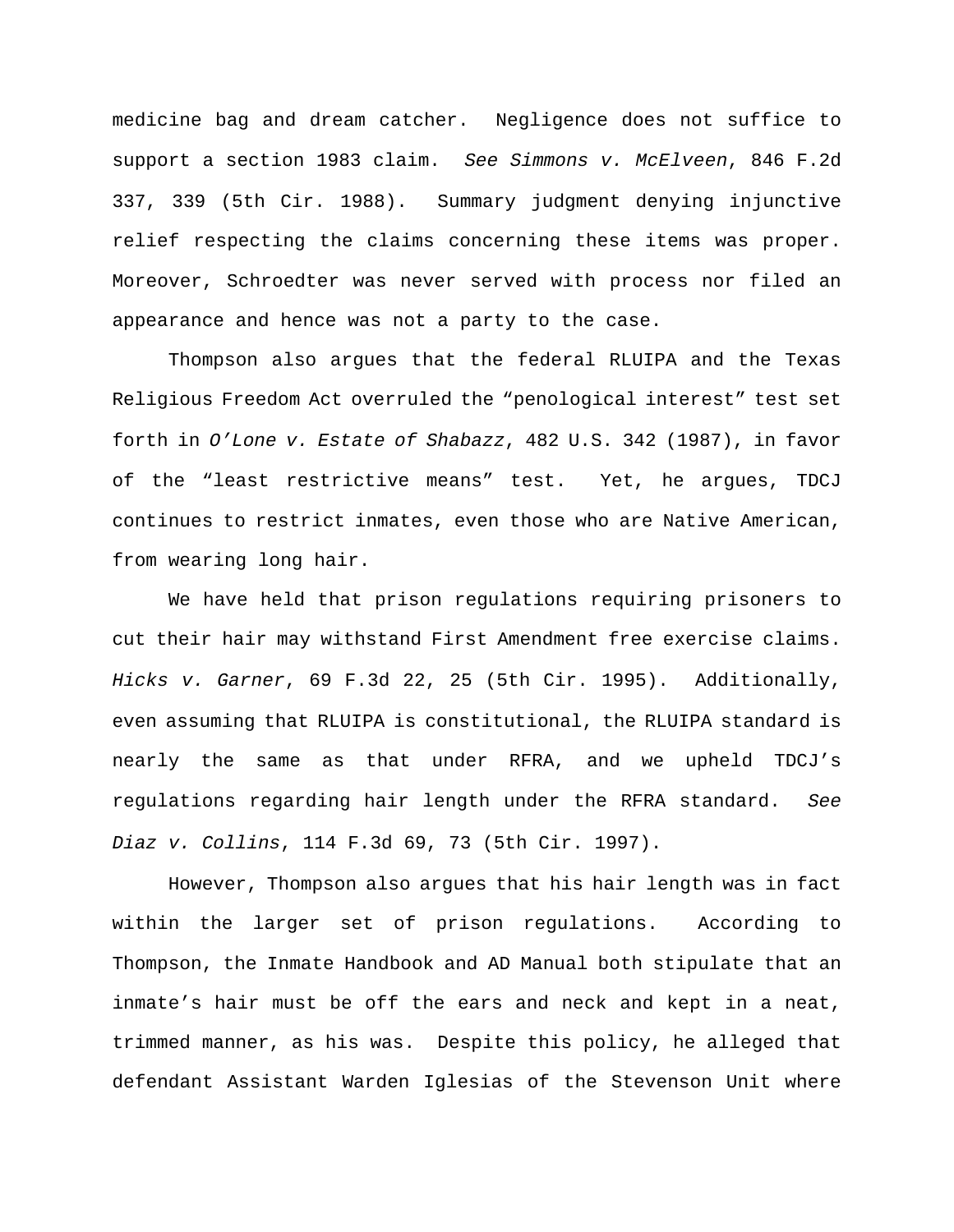Thompson is confined requires all inmates there to maintain hair that is no more than one-eighth of an inch long. In these circumstances, it would appear that this Stevenson Unit policy may be invalid unless it is shown that a compelling government interest requires the shaved, one-eighth inch hair length as opposed to a neat, off the ears and cuff haircut, because religious interests are implicated. *See* 42 U.S.C. §2000cc-1(a) (2000). The defendant's motion for summary judgment does not address this claim concerning the alleged special Stevenson Unit policy.

Because the district court did not address this claim, we partially vacate the judgment and remand to the district court for consideration of this issue.<sup>1</sup> We note that certain defendants, such as Scott and Johnson, are apparently not proper defendants for this claim, because it appears that the one-eighth inch hair length policy may be specific to the prison in which Thompson is incarcerated.

Thompson also argues that removal to federal court prejudiced him and was discriminatory. However, his complaint alleged that the defendants had violated his federal First Amendment rights and addressed federal case law. Thus, the removal was proper. See 28 U.S.C. § 1441(b).

Thompson argues that the defendants should have recognized his right to assert the Texas Religious Freedom Act as a defense in

<sup>&</sup>lt;sup>1</sup> We do not preclude the defendants from challenging the constitutionality of RLUIPA if the district court addresses that statute on remand.